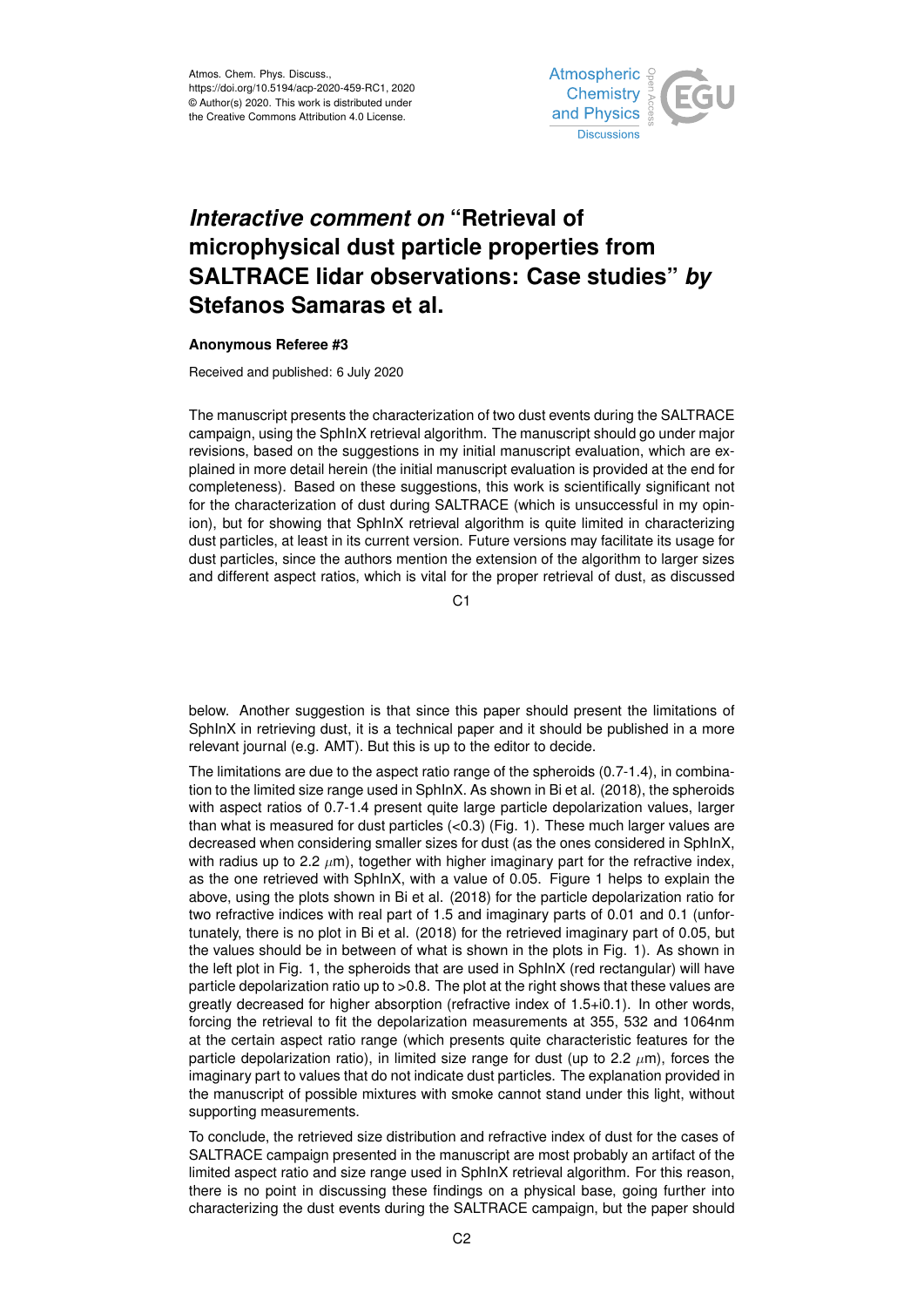go under major revisions, shifting its focus on the limitations of the current version of the SphInX retrieval algorithm for dust characterization.

Note 1: It is not surprising that the specific range of aspect ratios is excluded in the AERONET retrieval for dust (brown rectangulars in Fig. 1 and Fig. 11 in Dubovik et al. (2006)). See more details on this in my initial manuscript evaluation provided below.

Note 2: The authors did not include the fitting of the backscatter and extinction coefficients and the depolarization ratios at all wavelengths for both case studies, as requested in my initial manuscript evaluation. They are strongly advised to do so in the revised manuscript.

## References:

Bi, L., Lin, W., Liu, D., and Zhang, K.: Assessing the depolarization capabilities of nonspherical particles in a super-ellipsoidal shape space, Opt. Express, 26, 1726–1742. https://doi.org/10.1364/OE.26.001726, 2018. Dubovik, O., Sinyuk, A., Lapyonok, T., Holben, B. N., Mishchenko, M., Yang, P., Eck, T. F., Voltne, H., Munoz, O., Veihelmann, B., Van der Zande, W. J., Leon, J.-F., Sorokin, M., and Slutsker, I.: Application of spheroid models to account for aerosol particle nonsphericity in remote sensing of desert dust, J. Geophys. Res., 111, D11208, doi:10.1029/2005JD006619, 2006.

# THE INITIAL MANUSCRIPT EVALUATION

The retrieved aspect ratio distribution of the spheroidal particles presented in the manuscript is very different than the one presented in Dubovik et al. (2006) for dust particles (see Fig. 11 in Dubovik et al. (2006)). The backscattering is not included in the analysis of Dubovik et al. (2006), but this aspect ratio distribution has been shown to reproduce the backscatter measurements in other studies (see e.g. Lopatin et al. (2013)). The aspect ratio distribution shown in Dubovik et al. (2006) excludes the aspect ratios of 0.7-1.4. It is surprising that these are the aspect ratios that are shown to reproduce the dust measurements in your work. This result requires a more thorough

C3

investigation. An explanation could be found in the work of Bi et al. (2018). There you can see that the particle depolarization for spheroids with aspect ratios of 0.7-1.4 presents much larger values than what is measured for dust particles (<0.3) (see Fig. 5a in Bi et al. (2018)). These much larger values are decreased when considering smaller sizes for dust (as the ones considered in your work, with radius up to 2.2  $\mu$ m) and higher imaginary part for the refractive index, as the one you retrieve at ∼0.05 (see Fig. 5d in Bi et al. (2018)). Please go through the work of Bi et al. (2018) and provide a more thorough explanation for the retrieved aspect ratio distribution and imaginary part of the refractive index, considering the limited size range used in your work.

### Moreover:

1. Use the same range for the x-axis in Fig. 5a and b and in Fig. 10a and b. 2. Provide plots with the fitting of the backscatter and extinction coefficients and the depolarization ratios at all wavelengths for both case studies.

Interactive comment on Atmos. Chem. Phys. Discuss., https://doi.org/10.5194/acp-2020-459, 2020.